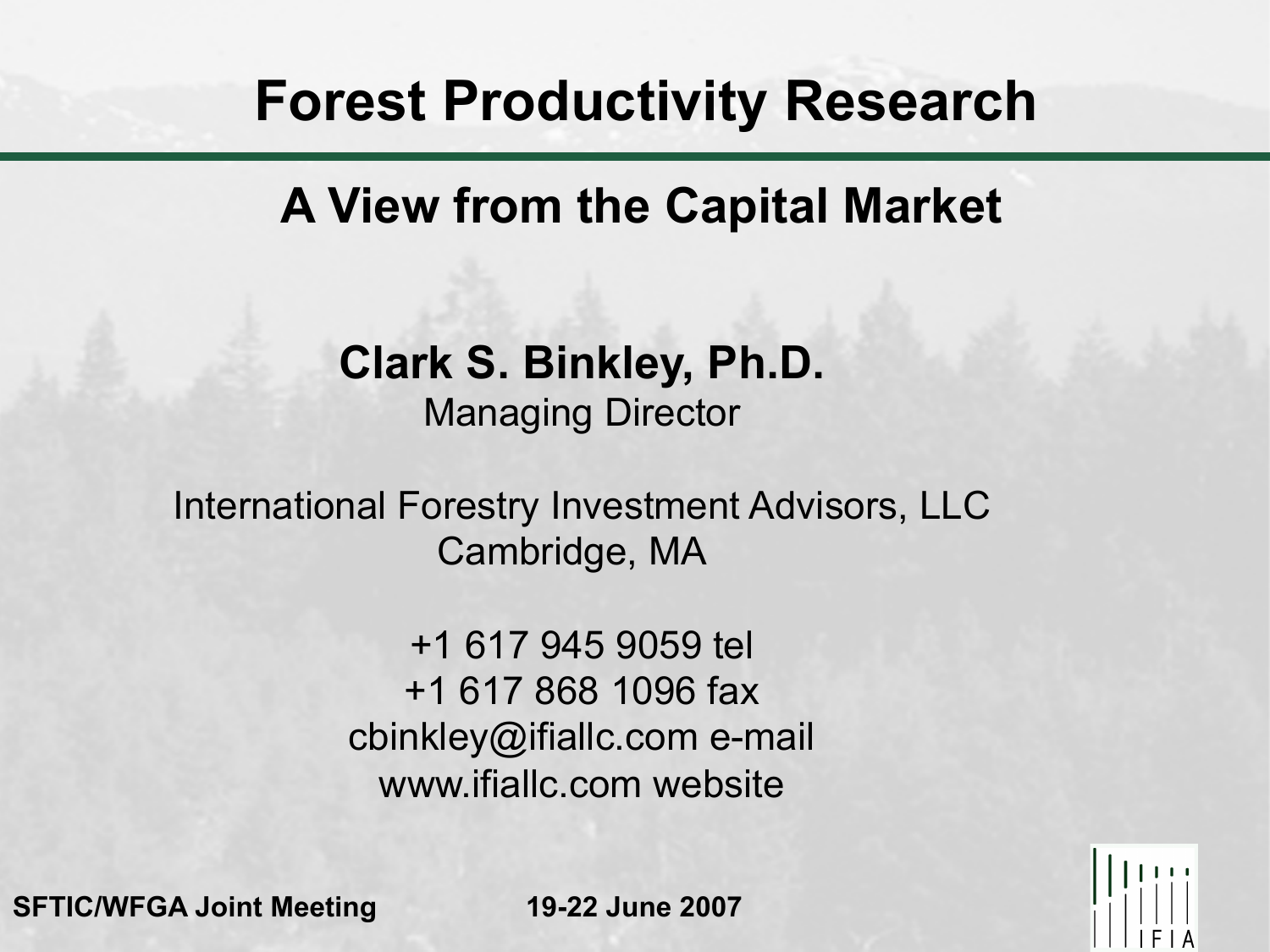**Agenda** 

- **I. Structural change in the US forest sector**
- **II. The role of forest productivity research in timberland investment**
- **III. Some specific examples**
- **IV. Conclusions: what does this mean for forest productivity research?**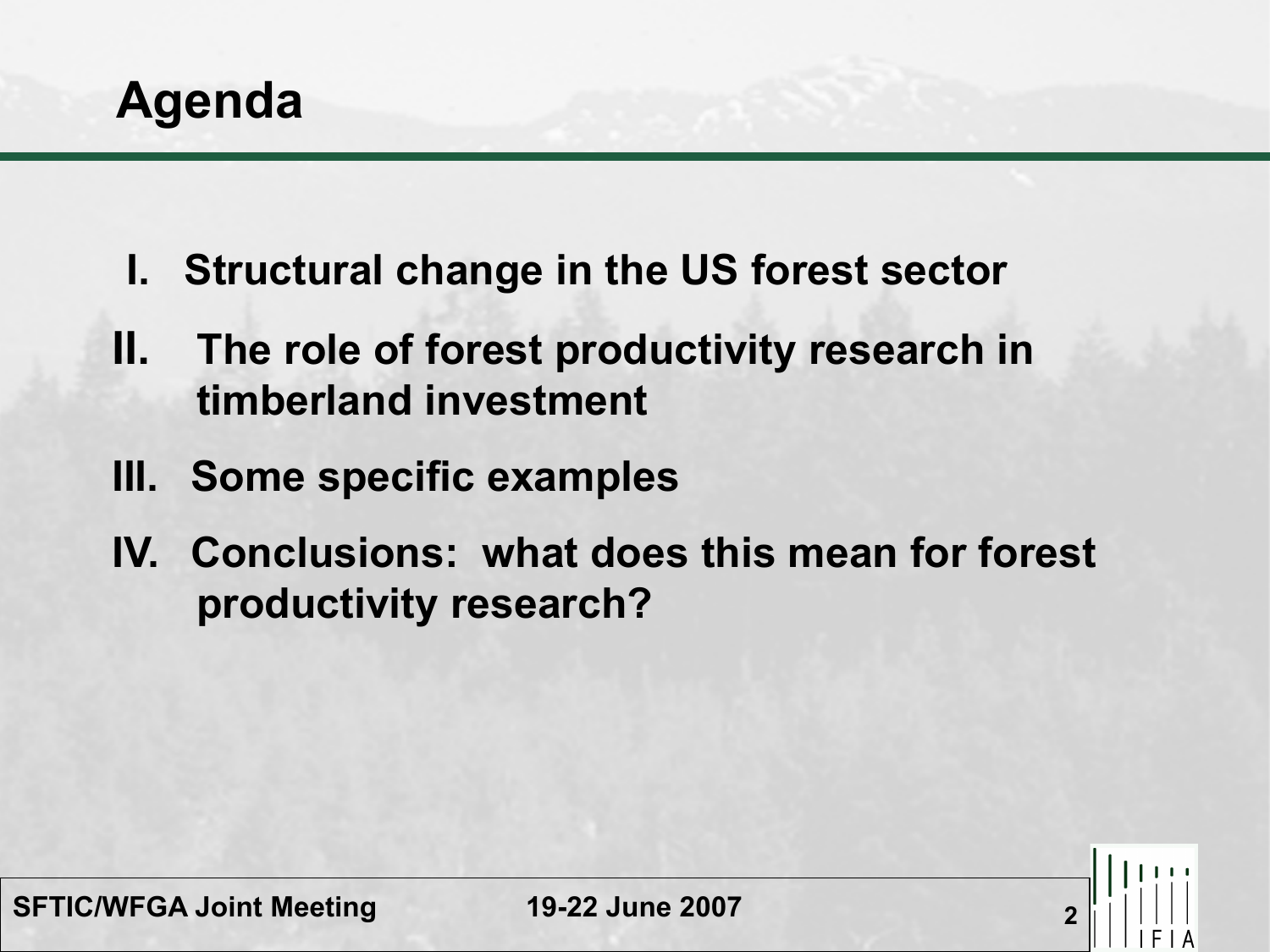# **I. Structural Change in the US Forest Sector**

- § **Institutional ownership: 20+%/yr growth since 1980s**
- § **Change driven by:** 
	- **Tax policy that favors private equity; REITS**
	- **US GAAP: trees don**'**t grow; in fact they depreciate!**
	- **ERISA of 1974: Pension plans forced to diversify**
	- **Academic research demonstrated favorable risk/return profile of timberland**



Research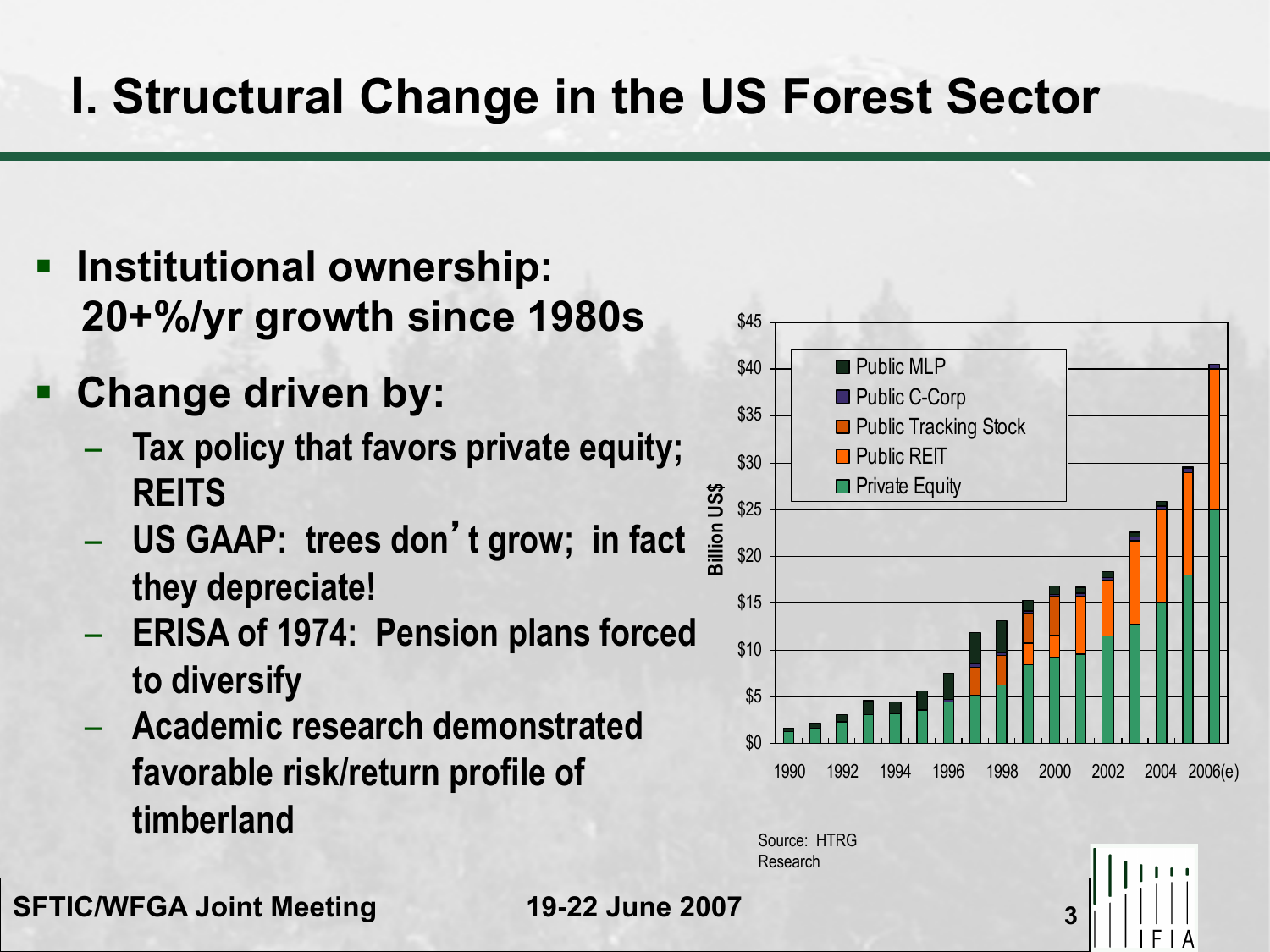# **I. Structural Change in the US Forest Sector**

## **Some implications**

n **Returns have fallen as capital has moved into the asset class** 

"**In 2000, Microsoft**'**s market cap was more than all the world**'**s forests**" **--J. Grantham** 

- **Absolute returns have fallen by 300 bps in last three years**
- **Spreads over 10-yr TIPS have fallen by 350 bps**
- New owners spend less on R&D than did their **integrated predecessors**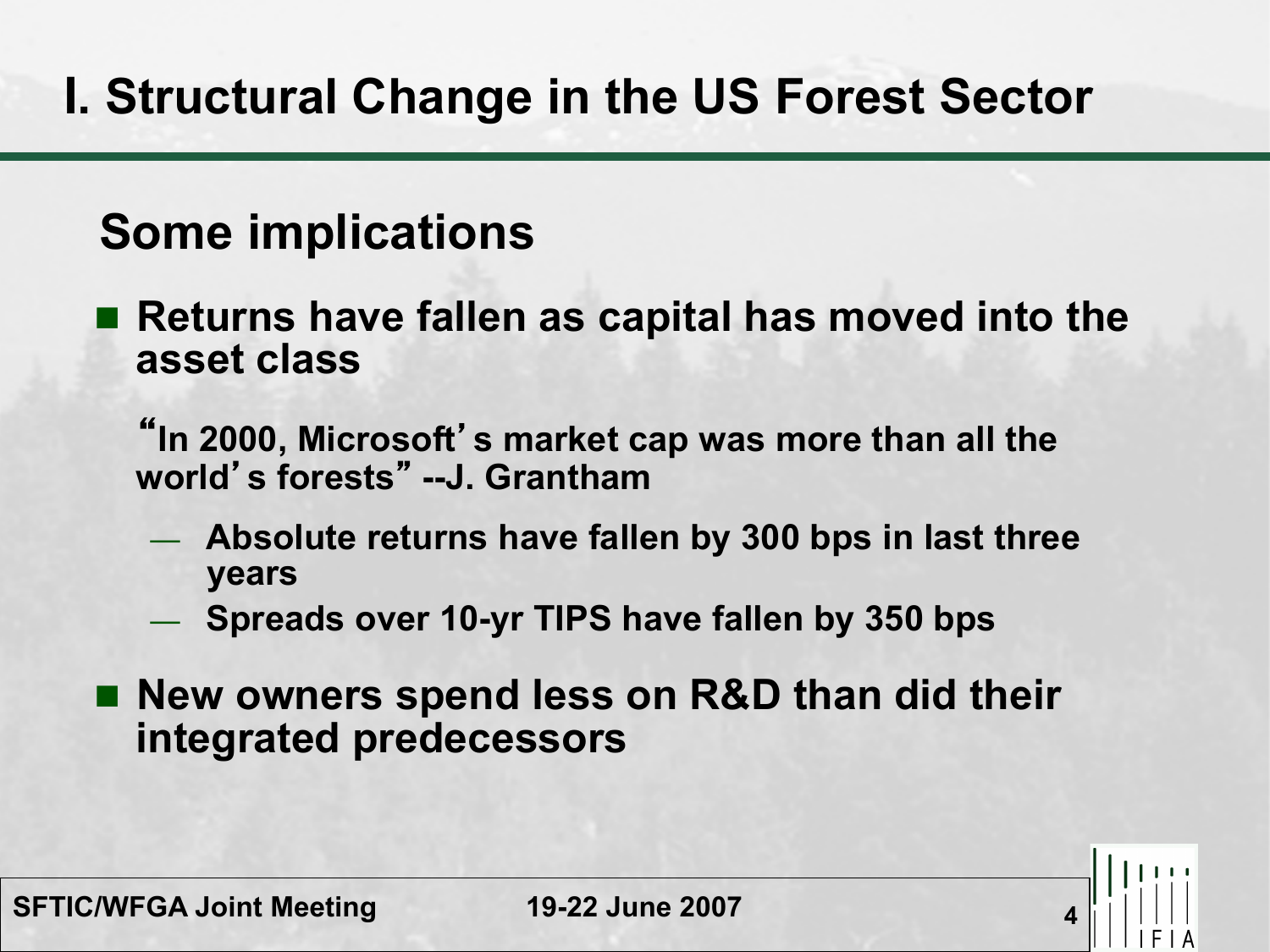## **II. Role of Productivity Research in Timberland Investment**

- **A. Actual yields lag maximum theoretical yield** 
	- **Theoretical yield based on Loomis and William crop model adapted for trees by John Gordon**
	- **Genetics comprise about 23% of the improvement, natural stands-to-1980s plantations**
	- **Critical to match agronomy with tree improvement**

#### **Dry Matter Production (Mg/ha/yr)**

|                                      | <b>Douglas</b><br>Fir | Loblolly<br><b>Pine</b> |
|--------------------------------------|-----------------------|-------------------------|
| <b>Natural</b><br><b>Stands</b>      | 5.7                   | 3.6                     |
| 1980's<br><b>Plantations</b>         | 9.4                   | 14.3                    |
| 2000' s<br><b>Plantations</b>        | 12.7                  | 19.3                    |
| "Target"                             | 25                    | 30                      |
| <b>Theoretical</b><br><b>Maximum</b> | 50?                   | 60?                     |

**Source:** Farnum, Timmis and Kulp (1983). Estimate for 2000 plantations assumed 1.5%/yr improvement in 1980's technology. Cellfor elite varietals have achieved 125 gt/ha at age 6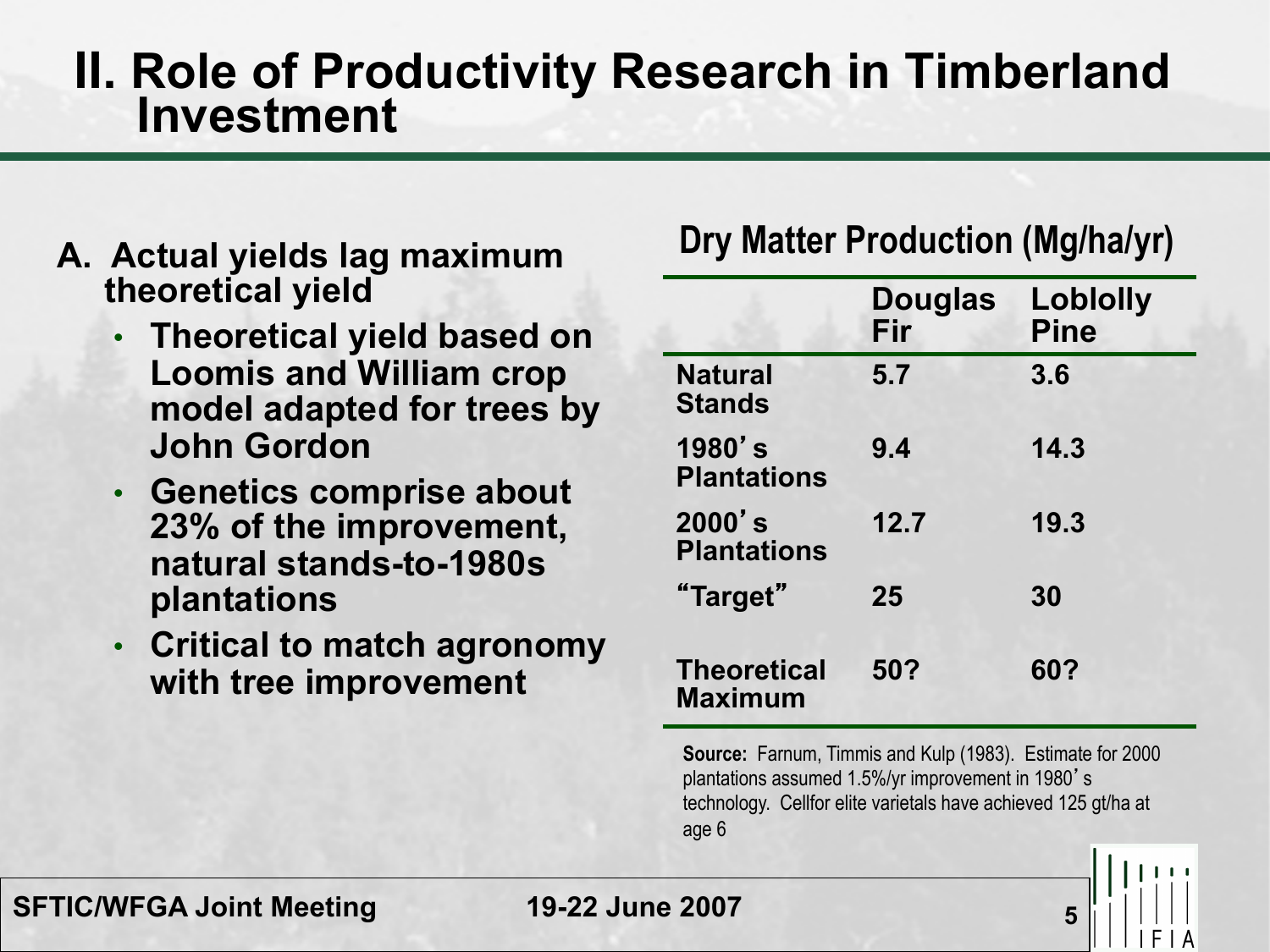## **II. Role of Productivity Research in Timberland Investment**

- **B. Rates of yield increase range from 1.3%/yr to 3.1%/yr** 
	- **For such an important factor, data are surprisingly poor**
	- **Economic leverage is enormous—top-line growth flows straight to incremental cash flow**

**Rate of Productivity Improvement (%/yr)** 

| <b>Southern</b><br><b>Pinesa</b> | $2.3 - 3.1$ |
|----------------------------------|-------------|
| Poplarb                          | 1.6         |
| Eucalypts <sup>c</sup>           | 2.8         |
| Finland <sup>c</sup>             | $1.3 - 2.2$ |

**Source**: a. Lower estimate adapted from Pait(2007); higher estimate Westvaco observations analyzed by the author. b. Gordon (2006). c. Parsonson (2007) as analyzed by the author. d. Pihlajamaki (2007) as analyzed by the author



**SFTIC/WFGA Joint Meeting 19-22 June 2007**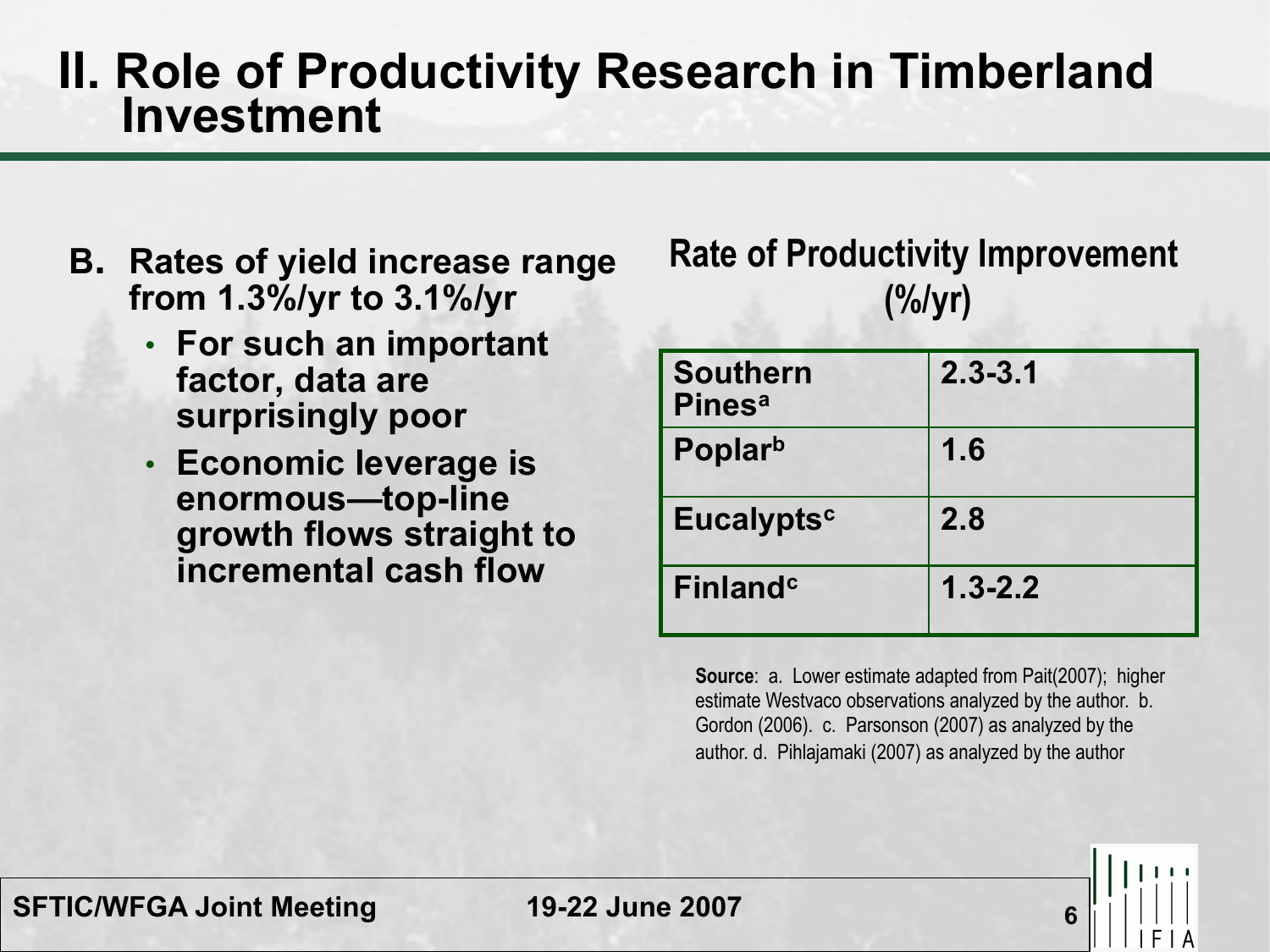## **II. Role of Productivity Research in Timberland Investment**

- **C. Varietal forestry can add significant value** 
	- **Assumes elite seedlings purchased for \$0.35 each**
	- **Improved returns from incremental yield alone**
	- **Additional benefits include rust resistance, lack of low forking, stem straightness, improved specific gravity**

| <b>Incremental IRR from elite varieties</b><br>(bps) |     |  |  |  |  |
|------------------------------------------------------|-----|--|--|--|--|
| Site Index 70                                        | 93  |  |  |  |  |
| <b>Site Index 80</b>                                 | 180 |  |  |  |  |

**Source** : adapted from McKeand, Abt, Allen, Li and Catts (2006). Assumes 436 SPA, thinned, land purchased at 6% real discount rate interpolated from 5% and 8% results, assumes 0.35/seedling cost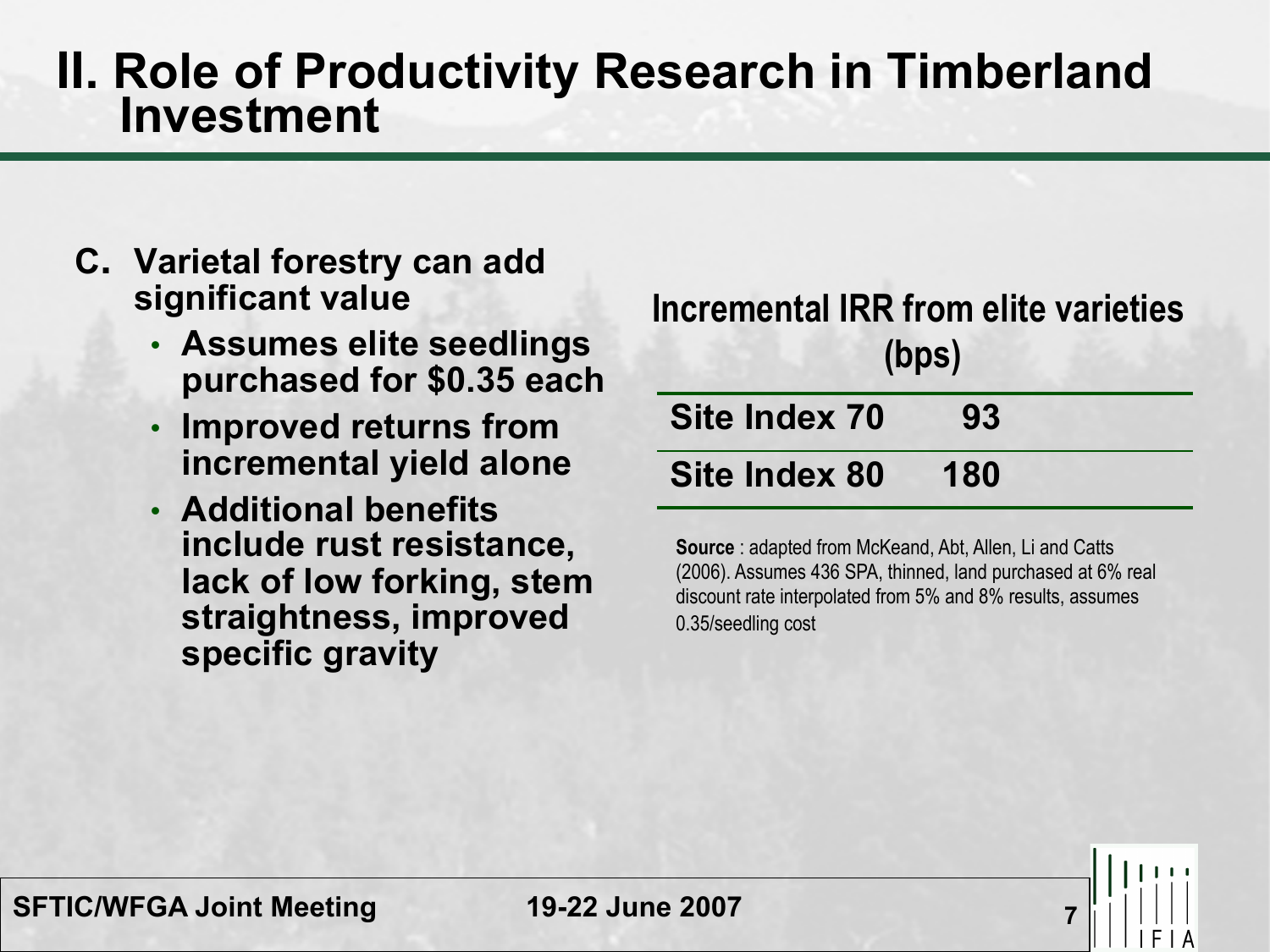# **III. Some Examples**

■ **IFIA: "Develop and implement innovative, socially responsible timberland investment strategies for sophisticated investors**" **(www.ifiallc.com).** 

#### ■ Four examples:

- **Cellfor: the world**'**s leading forest biotechnology company.**
- **GreenWood Tree Farm Fund: \$175 million investment based on elite hybrid poplar varieties**
- **Foresta Capital Group: elite varieties of black walnut and black cherry grown in fertigated plantations established on farmland**
- "**Maximum Yield Associates, LLC**" **with J. Gordon and M. Schott**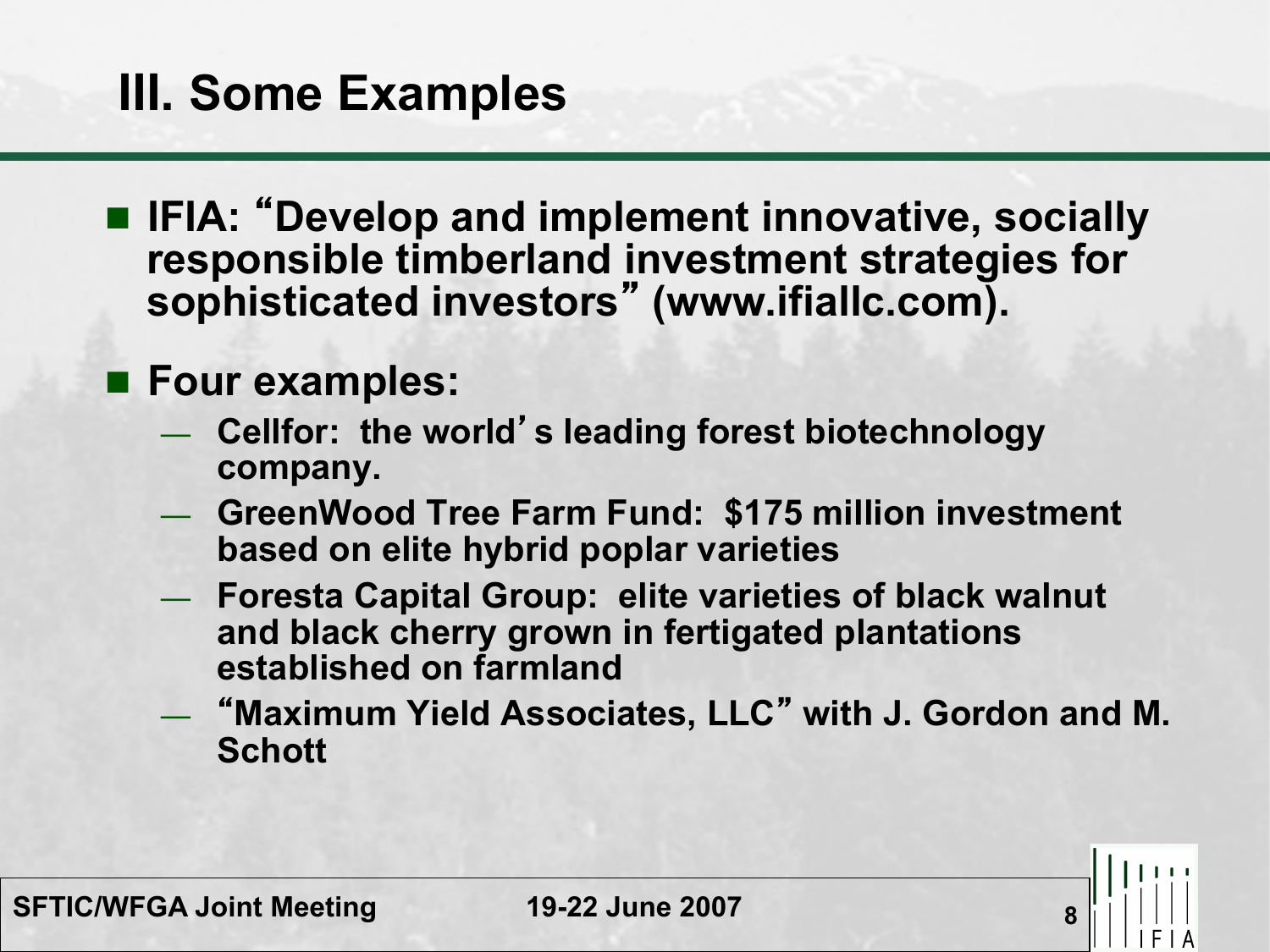# **IV. What does this mean for forest productivity research?**

- Structural change in the forest sector changes forest **productivity research** 
	- **Need for productivity improvements is more acute than ever**
	- **But,…**"**I don**'**t want to invest in R&D; I want to buy knowledge products.**"

■ New opportunities are emerging from capital markets

- **Venture funding for forest productivity research based on selling** "**knowledge products**"
- "**Opportunity**" **timberland funds embodying productivity research—both results and continued support for focused R&D**
- Progress will require a new breed of forest biology **entrepreneur**

**SFTIC/WFGA Joint Meeting 19-22 June 2007**